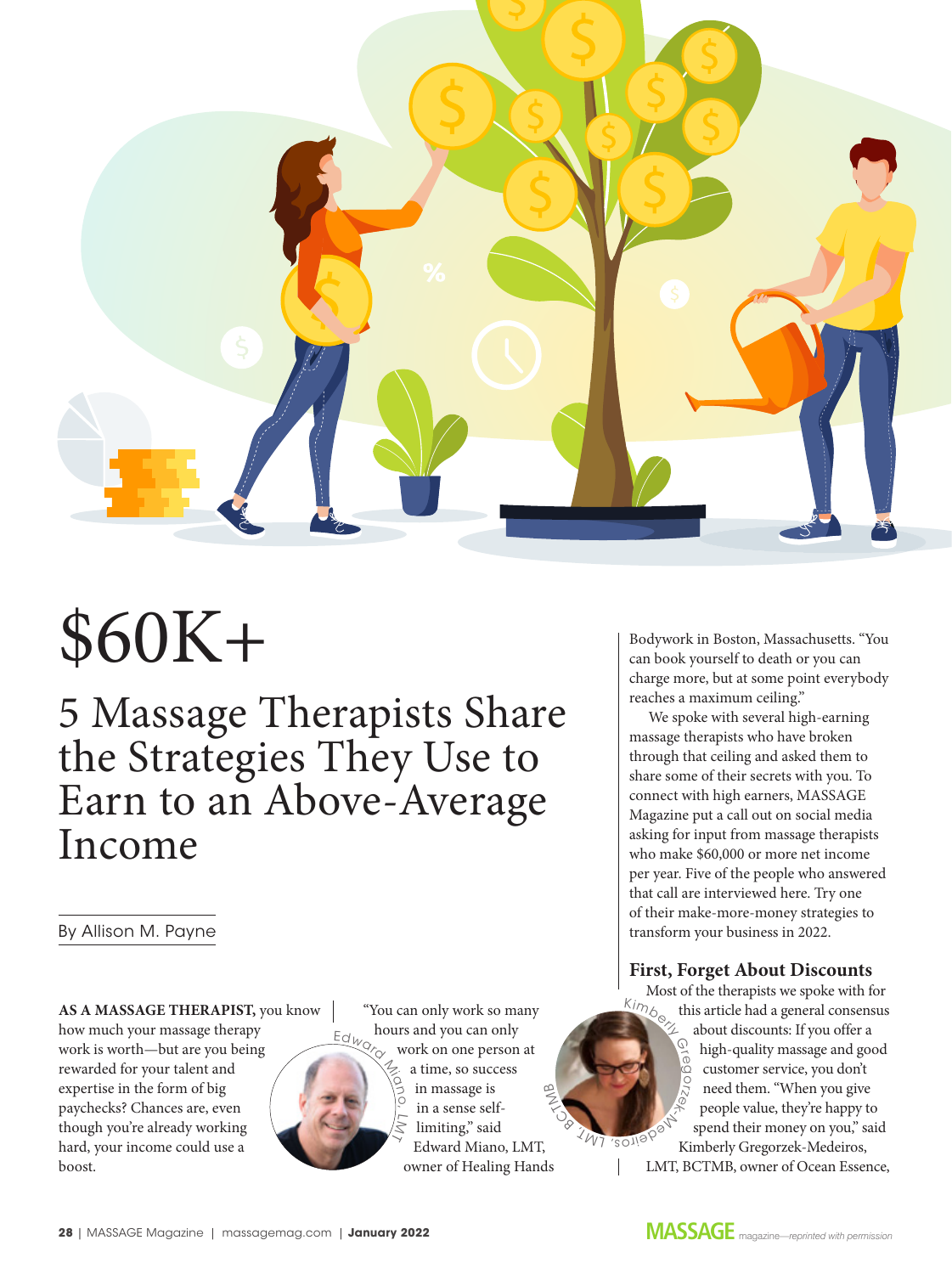

Ste J  $\leq$ 

Michael Stechly, owner of Michael Stechly Wellness in Chicago, for example, tacks on \$25 extra if he has to travel outside a four-mile radius of his home. He also makes small rate increases each year to account for inflation.

Jessica York, BCTMB, owner of Breathe Bodywork in St. Clair Shores, Michigan, considered the competition when setting

rates in her practice. "I was very cautious," she said. "I looked at the menus of approximately 20 to 30 other places offering massage at the time, and their service offering types, and I kept my prices \$5 under … and I think that gave me an Jessic<sub>o Ca</sub> CTMB

advantage because at the end of the day, for a lot of people, even if they have the best therapist on the planet, you still have to be able to afford to go to that therapist."

## **Introduce Yourself**

ML  $\searrow$ 

When Gregorzek-Medeiros bought her business, it came with a client list; when business was slow, she tried to get those clients back in the door by calling each one of them personally—and her strategy paid off.

"I had time because my phone wasn't ringing yet," she noted. "I reached out to  $N_{\text{eq}}$ 

each one of those individually and introduced myself, told them [the practice was] under new ownership and I have this whole new vision and that I'd like to welcome them to check us out. [It] cost me nothing to start getting clients in the door." Stechly also believes in the m M  $\overline{\phantom{a}}$  $\sigma$ 

power of the personal touch, and makes a point of calling potential clients he's met at events; he says he has a 90% success rate with getting those clients to book a massage. Also, he works in a private health club and uses their membership list to contact potential clients and offer his services.

"I create a rotating cold-call schedule, so I don't call too many people and annoy them, but in six years of me being there,

I've never once had someone pick up the phone and say, 'How dare you cold-call me to check up on my health and wellness?" he said. In his experience, he added, most clients appreciate the calls.

Stechly also believes in the power of the personal touch, and makes a point of calling potential clients he's met at events; he says he has a 90% success rate with getting those clients to book a massage.

# **Target Tourism**

Miano spends his summers on Martha's Vineyard, which gets about 150,000 tourists per year during the summer months. In such a place, massage is in high demand and he can easily charge higher rates for his work. An added bonus? He gets to spend his summer at the beach.

"I have three to four months of the year where the fees are very good and the work is very enjoyable," Miano says of his summer sessions, which sometimes even take place on the beach or on clients' boats.

# **Earn Another Credential**

"I really recommend diversifying your trade portfolio as much as possible," says York, who is licensed as a massage

which offers massage therapy, skin care and wellness services in North Kingstown, Rhode Island.

Bargain sites, such as Groupon, can be a good way to get first-time clients in your door, but it's possible they will remain one-time clients; many people use Groupon to search for deals and won't return to your practice if it means paying full price.

However, Neal Tinney, EMT-P, LMT, owner of Massageology LLC in Middleburg, Florida, says Groupon has been good for his business: "It's brought a lot of people into our practice that may have never come in before," he said.

# **Raise Your Rates (Within Reason)**

If you charge more per massage, you'll make more money—provided you're in a market where people will have the money to pay higher rates. You don't have to have just one rate, either; you may want to charge one rate in your studio and a higher rate for outcalls.